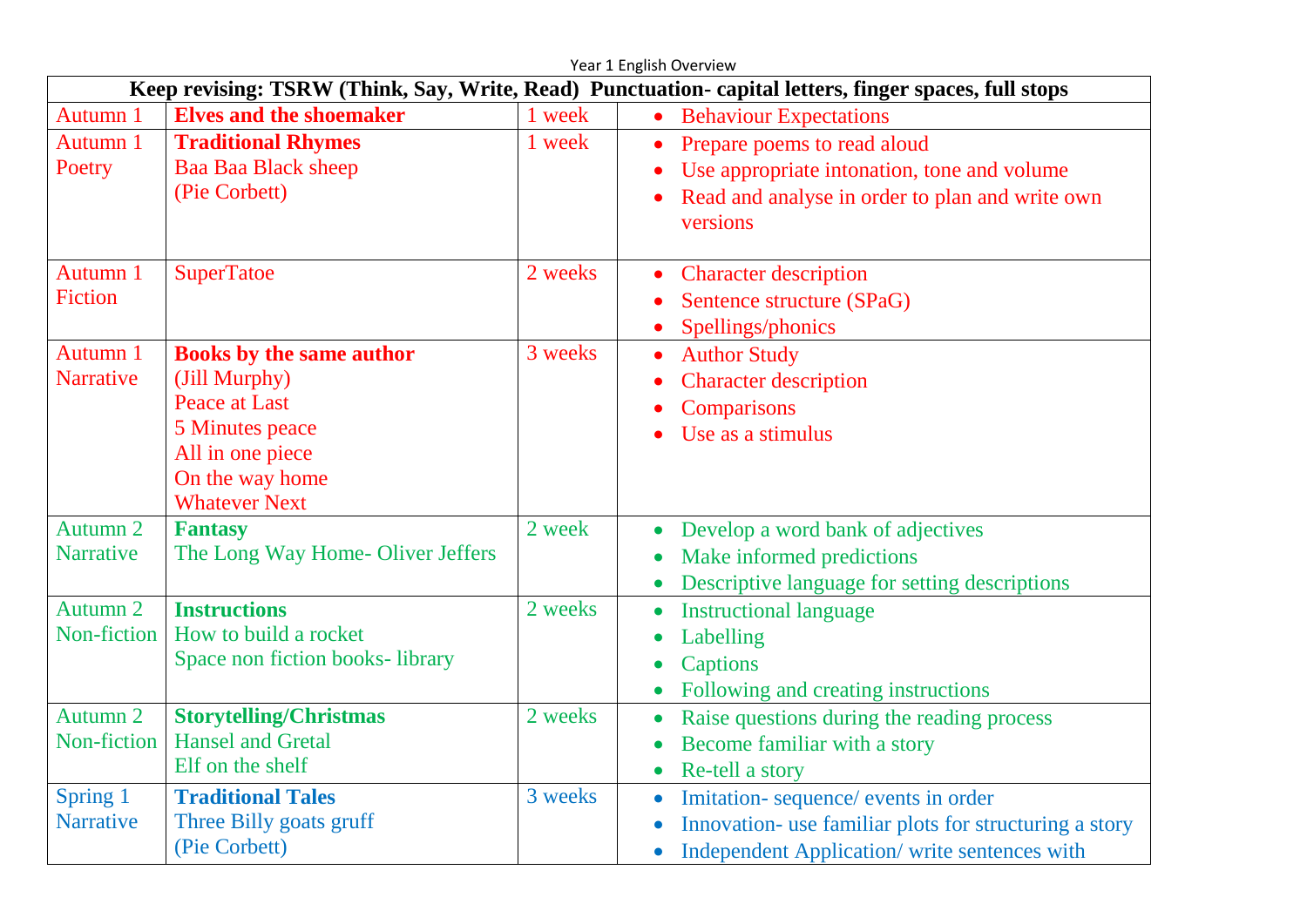|                                    | Year 1 English Overview                                                                                                    |         |                                                                                                                                                                                                                                                              |  |  |
|------------------------------------|----------------------------------------------------------------------------------------------------------------------------|---------|--------------------------------------------------------------------------------------------------------------------------------------------------------------------------------------------------------------------------------------------------------------|--|--|
|                                    |                                                                                                                            |         | capital letters and full stops<br>Compose and sequence own sentences to write short<br>$\bullet$<br>stories                                                                                                                                                  |  |  |
| Spring 1<br>Non-fiction            | <b>Non-Fiction</b><br><b>Wanted posters</b>                                                                                | 1 week  | <b>Questions</b><br>$\bullet$<br>$Hot$ seating $-$ speech and language<br><b>Character thoughts and feelings</b><br>$\bullet$                                                                                                                                |  |  |
| Spring 1<br>Poetry                 | <b>Poems for learning by heart</b><br>The runaway train                                                                    | 2 week  | Performance<br>$\bullet$<br>Re-tell<br>$\bullet$<br>Innovation- orally plan and rehearse ideas                                                                                                                                                               |  |  |
| Spring 2<br><b>Narrative</b>       | <b>Traditional Tales</b><br>Snow white<br>Rapunzel<br>Cinderella                                                           | 2 weeks | Sequence and discuss main events<br>$\bullet$<br>Chunk a plot<br>$\bullet$<br>Comparison<br>$\bullet$                                                                                                                                                        |  |  |
| Spring 2<br>Non-<br><b>Fiction</b> | <b>Non Chronological reports / Other</b><br>non fiction<br>Non chronological reports<br><b>Queen Elizabeth information</b> | 2 weeks | <b>Collect information</b><br>$\bullet$<br>Use headings and subheadings<br>$\bullet$<br>Features of a non-fiction text                                                                                                                                       |  |  |
| Spring 2<br>Non<br><b>Fiction</b>  | <b>Recount of familiar events</b><br><b>Trip-Brockholes</b>                                                                | 1 week  | Group related material into paragraphs<br><b>Chronological Order</b><br>Use time connectives                                                                                                                                                                 |  |  |
| Spring 2<br>Non fiction            | <b>Speech and Language</b>                                                                                                 | 1 week  | Oral speaking skills<br>$\bullet$<br><b>Listening skills</b><br>$\bullet$<br><b>Ouestions</b><br>$\bullet$                                                                                                                                                   |  |  |
| Summer 1<br><b>Narrative</b>       | <b>Stories with repetitive patterns/</b><br>structure<br>The Big Carrot (Pie Corbett)                                      | 3 weeks | Imitation-sequence/events in order<br>$\bullet$<br>Innovation- use familiar plots for structuring a story<br>$\bullet$<br>Independent Application/ write sentences with<br>$\bullet$<br>capital letters, full stops, question marks and<br>exclamation marks |  |  |